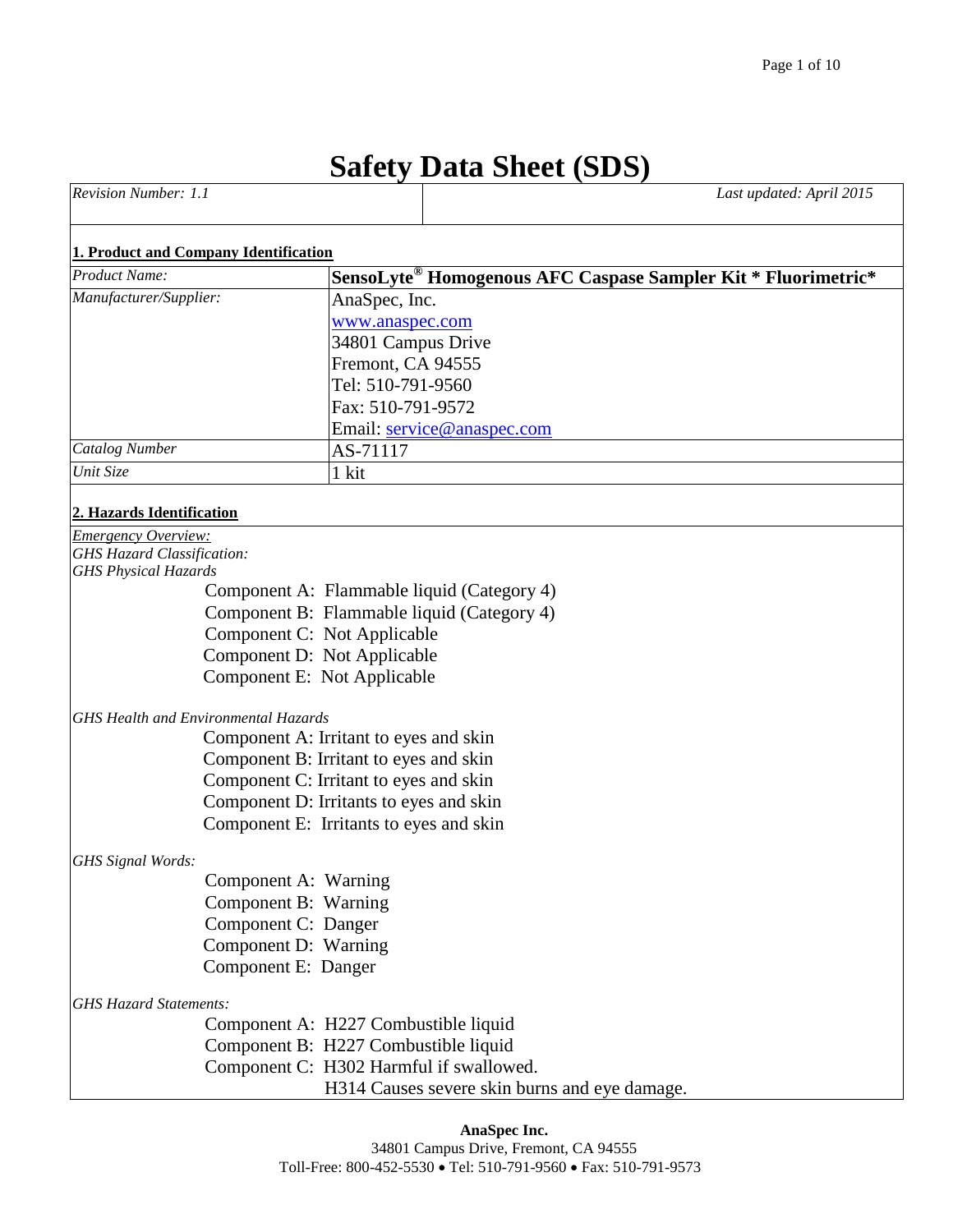|                                      | H410 Very toxic to aquatic life with long lasting effects.                       |
|--------------------------------------|----------------------------------------------------------------------------------|
|                                      | Component D: H302 Harmful if swallowed.                                          |
|                                      | H315 Causes skin irritation.                                                     |
|                                      | H319 Causes serious eye irritation.                                              |
|                                      | H335 May cause respiratory irritation.                                           |
|                                      | Component E: H302 Harmful if swallowed.                                          |
|                                      | H314 Causes severe skin burns and eye damage.                                    |
|                                      | H410 Very toxic to aquatic life with long lasting effects.                       |
| <b>GHS</b> Precautionary Statements: |                                                                                  |
|                                      | Component A: - None                                                              |
|                                      | Component B: - None                                                              |
|                                      | Component C: - None                                                              |
|                                      | Component D: -P261 Avoid breathing dust/fume/gas/mist/vapors/spray.              |
|                                      | P264 Wash skin thoroughly after handling.                                        |
|                                      | P270 Do not eat, drink or smoke when using this product.                         |
|                                      | P271 Use only outdoors or in a well-ventilated area.                             |
|                                      | P280 Wear protective gloves/ eye protection/face protection.                     |
|                                      | P301 + P312 IF SWALLOWED: Call a POISON CENTER or doctor/                        |
|                                      | physician if you feel unwell.                                                    |
|                                      | $P302 + P352$ IF ON SKIN: Wash with plenty of soap and water.                    |
|                                      | P304 + P340 IF INHALED: Remove victim to fresh air and keep at rest in a         |
|                                      | position comfortable for breathing.                                              |
|                                      | P305 + P351 + P338 IF IN EYES: Rinse cautiously with water for several           |
|                                      | minutes. Remove contact lenses, if                                               |
|                                      | present and easy to do. Continue rinsing.                                        |
|                                      | P312 Call a POISON CENTER or doctor/physician if you feel unwell.                |
|                                      | P321 Specific treatment (see supplemental first aid instructions on this label). |
|                                      | P330 Rinse mouth.                                                                |
|                                      | $P332 + P313$ If skin irritation occurs: Get medical advice/attention.           |
|                                      | $P337 + P313$ If eye irritation persists: Get medical advice/attention.          |
|                                      | P362 Take off contaminated clothing and wash before reuse.                       |
|                                      | P403 + P233 Store in a well-ventilated place. Keep container tightly closed.     |
|                                      | P405 Store locked up.                                                            |
|                                      | P501 Dispose of contents/ container to an approved waste disposal plant          |
|                                      | Component E: None                                                                |
|                                      |                                                                                  |
|                                      |                                                                                  |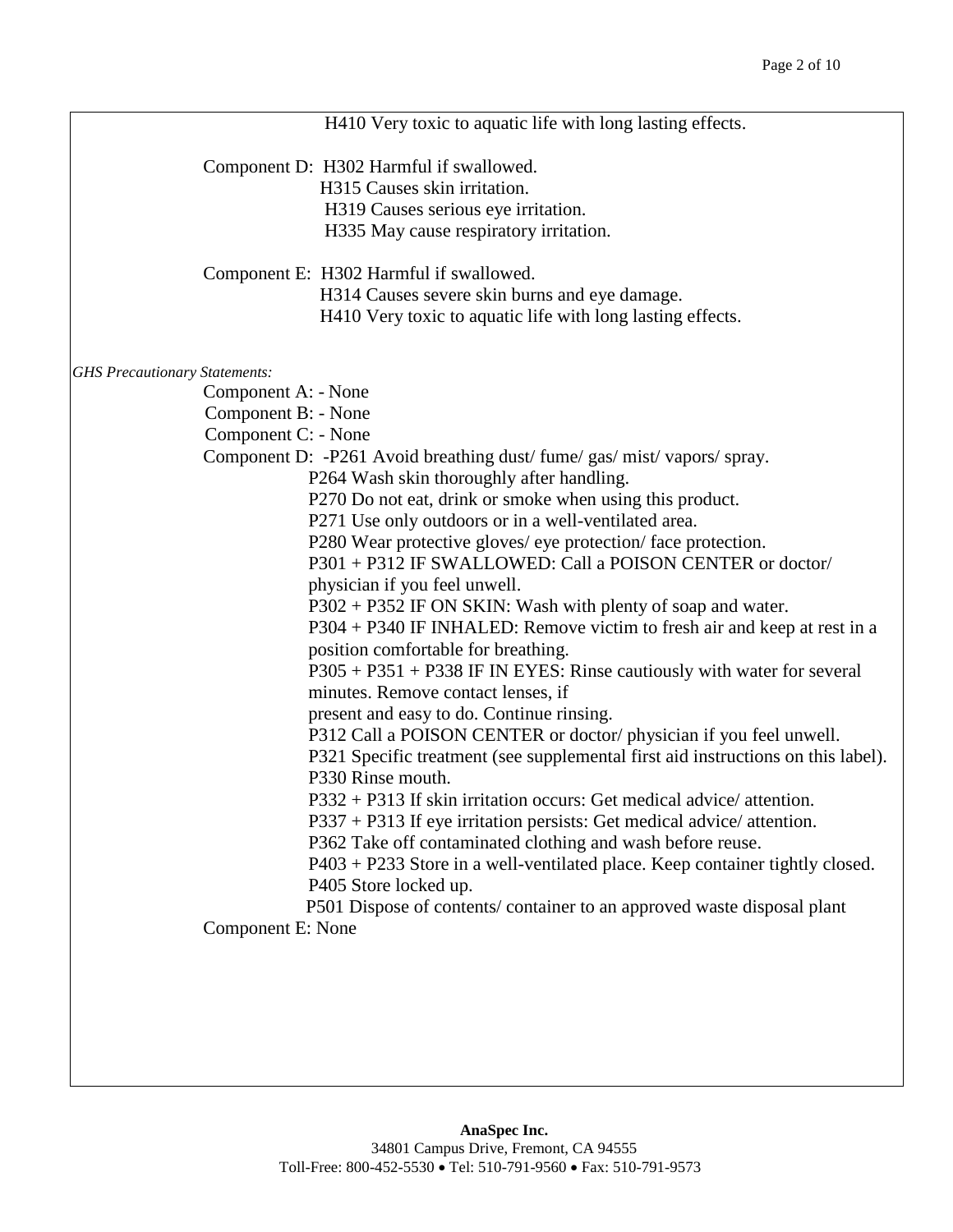*HMIS Classification:*

| Component A:               | <b>Component B:</b> | <b>Component C:</b> | <b>Component D:</b>   | <b>Component E:</b> |
|----------------------------|---------------------|---------------------|-----------------------|---------------------|
| Health hazard: 0           | Health hazard: 0    | Health hazard: 0    | Health hazard: 2      | Health hazard: 0    |
| Flammability: 2            | Flammability: 2     | $Flammability: 0$   | Flammability: 1       | Flammability: 0     |
|                            | Physical hazards:   |                     |                       |                     |
| <i>Physical hazards:</i> 0 |                     | Physical hazards: 0 | Physical hazards: $1$ | Physical hazards: 0 |

#### *NFPA Rating:*

| Component A:                | <b>Component B:</b>         | Component C:         | <b>Component D:</b>         | <b>Component E:</b>  |
|-----------------------------|-----------------------------|----------------------|-----------------------------|----------------------|
| Health hazard: 0            | Health hazard: 0            | Health hazard: 0     | Health hazard: 2            | Health hazard: 0     |
| Fire: 2                     | Fire: 2                     | Fire: $\theta$       | Fire:                       | Fire: $\theta$       |
| <i>Reactivity hazard:</i> 0 | <i>Reactivity hazard:</i> 0 | Reactivity hazard: 0 | <i>Reactivity hazard:</i> 1 | Reactivity hazard: 0 |

#### **3. Composition / Information on Ingredients**

| Ingredients/Components: |                            |               |
|-------------------------|----------------------------|---------------|
| Chemical Name:          | Description                | CAS Number:   |
| Component A             | <b>Contains DMSO</b>       | $67 - 68 - 5$ |
| $\parallel$ Component B | <b>Contains DMSO</b>       | $67 - 68 - 5$ |
| $\parallel$ Component C | Proprietary                | NA            |
| $\parallel$ Component D | Contains DL-Dithiothreitol | 3483-12-3     |
| $\parallel$ Component E | Proprietary                | N/A           |

#### **4. First Aid Measures**

**General advice**

Consult a physician. Show this safety data sheet to the doctor in attendance. Move out of dangerous area.

#### **Component A and B**

*Inhalation:* If breathed in, move person into fresh air. If not breathing, give artificial respiration. Consult a physician. *Ingestion:* Do NOT induce vomiting. Never give anything by mouth to an unconscious person. Rinse mouth with water. Consult a physician.

- *Skin:* Wash off with soap and plenty of water. Consult a physician.
- *Eyes:* Flush eyes with water as a precaution.

#### **Component C**

*Inhalation:* If breathed in, move person into fresh air. If not breathing, give artificial respiration. Consult a physician.

- *Ingestion:* Do NOT induce vomiting. Never give anything by mouth to an unconscious person. Rinse mouth with water. Consult a physician.
- *Skin:* Take off contaminated clothing and shoes immediately. Wash off with soap and plenty of water. Consult a physician.
- *Eyes:* Rinse thoroughly with plenty of water for at least 15 minutes and consult a physician. Continue rinsing eyes during transport to hospital.

# *Component D*

General advice: Consult a physician. Show this safety data sheet to the doctor in attendance. Move out of dangerous area.

*Inhalation:* If breathed in, move person into fresh air. If not breathing, give artificial respiration. Consult a physician. *Ingestion:* Never give anything by mouth to an unconscious person. Rinse mouth with water. Consult a physician. *Skin:* Wash off with soap and plenty of water. Consult a physician.

*Eyes:* Rinse thoroughly with plenty of water for at least 15 minutes and consult a physician.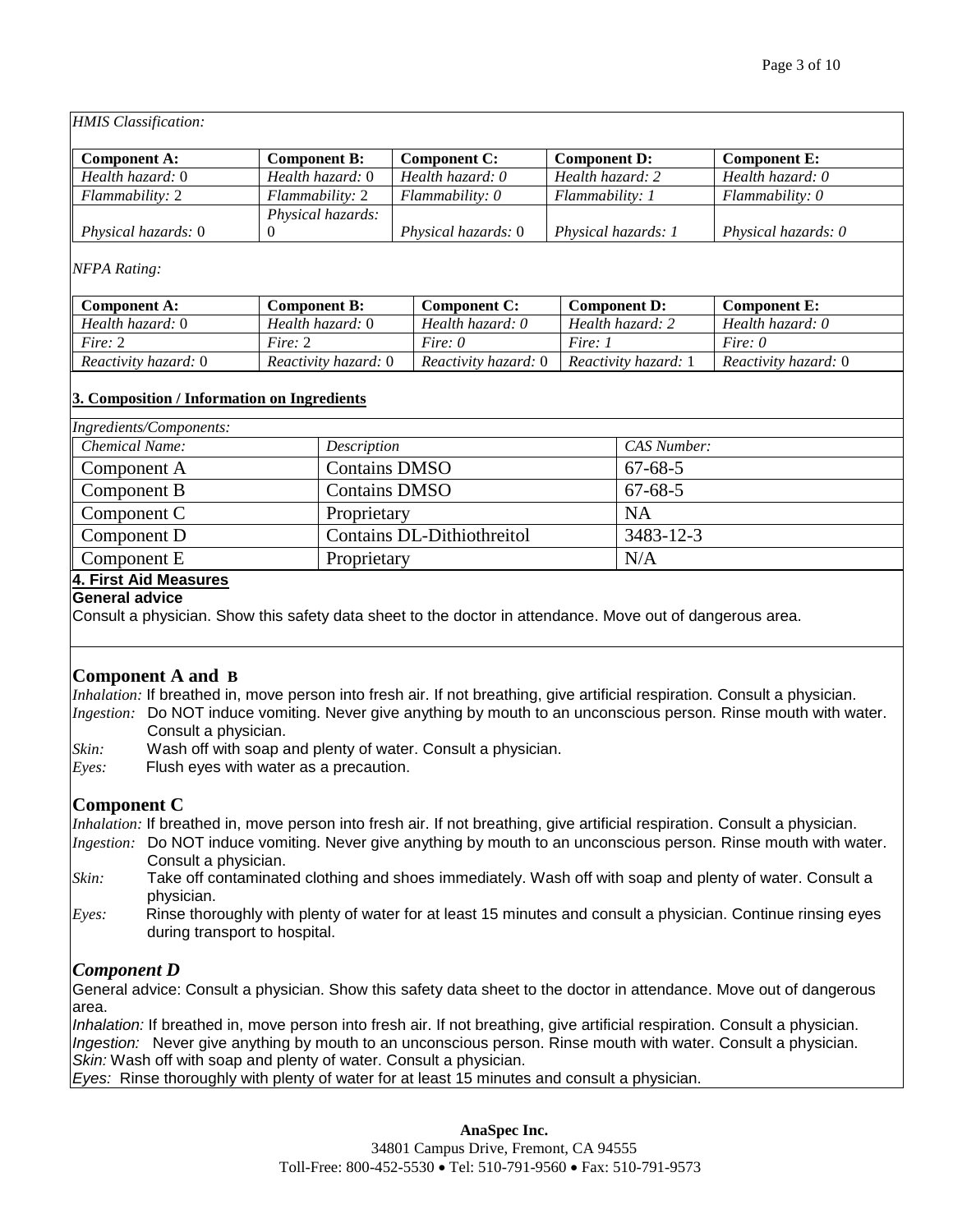# *Component E Inhalation:* If breathed in, move person into fresh air. If not breathing, give artificial respiration. Consult a physician. *Ingestion:* Do NOT induce vomiting. Never give anything by mouth to an unconscious person. Rinse mouth with water. Consult a physician. *Skin:* Take off contaminated clothing and shoes immediately. Wash off with soap and plenty of water. Consult a physician. *Eyes:* Rinse thoroughly with plenty of water for at least 15 minutes and consult a physician. Continue rinsing eyes during transport to hospital. **5. Fire Fighting Measures** *Extinguishing media:*  **Component A and B:** For small fires, use alcohol resistant foam, dry chemical, or carbon dioxide. For large fires, use water spray from a safe distance. **Component C:** Not Applicable **Component D:** For small fires, use dry chemical powder. For larger fires, use water spray, fog, or foam. **Component E:** Not applicable *Special firefighting procedures:* **Component A and B:** Fire fighters should wear positive pressure selfcontained breathing apparatus (SCBA) and full turnout gear. **Component C:** Not Applicable **Component D:** Fire fighters should wear positive pressure self-contained breathing apparatus (SCBA) and full turnout gear. **Component E:** Not applicable *Unusual fire and explosions hazards:* **Component A and B:** Combustible liquid and vapor. Vapors are heavier than air and may travel to a source of ignition and flash back. Vapors can spread along the ground and collect in low or confined areas. Hazardous carbon oxides and sulphur oxides formed under fire conditions. **Component C**: Not Applicable **Component D:** Hazardous decomposition products formed under fire conditions. - Carbon oxides, Sulphur oxides, Hydrogen sulfide gas **Component E:** Not applicable **6.** *Accidental* **Release Measures** *Containment and spill response* **Component A and B:** Immediately contact emergency personnel. Prevent further leakage or spillage if safe to do so. Avoid breathing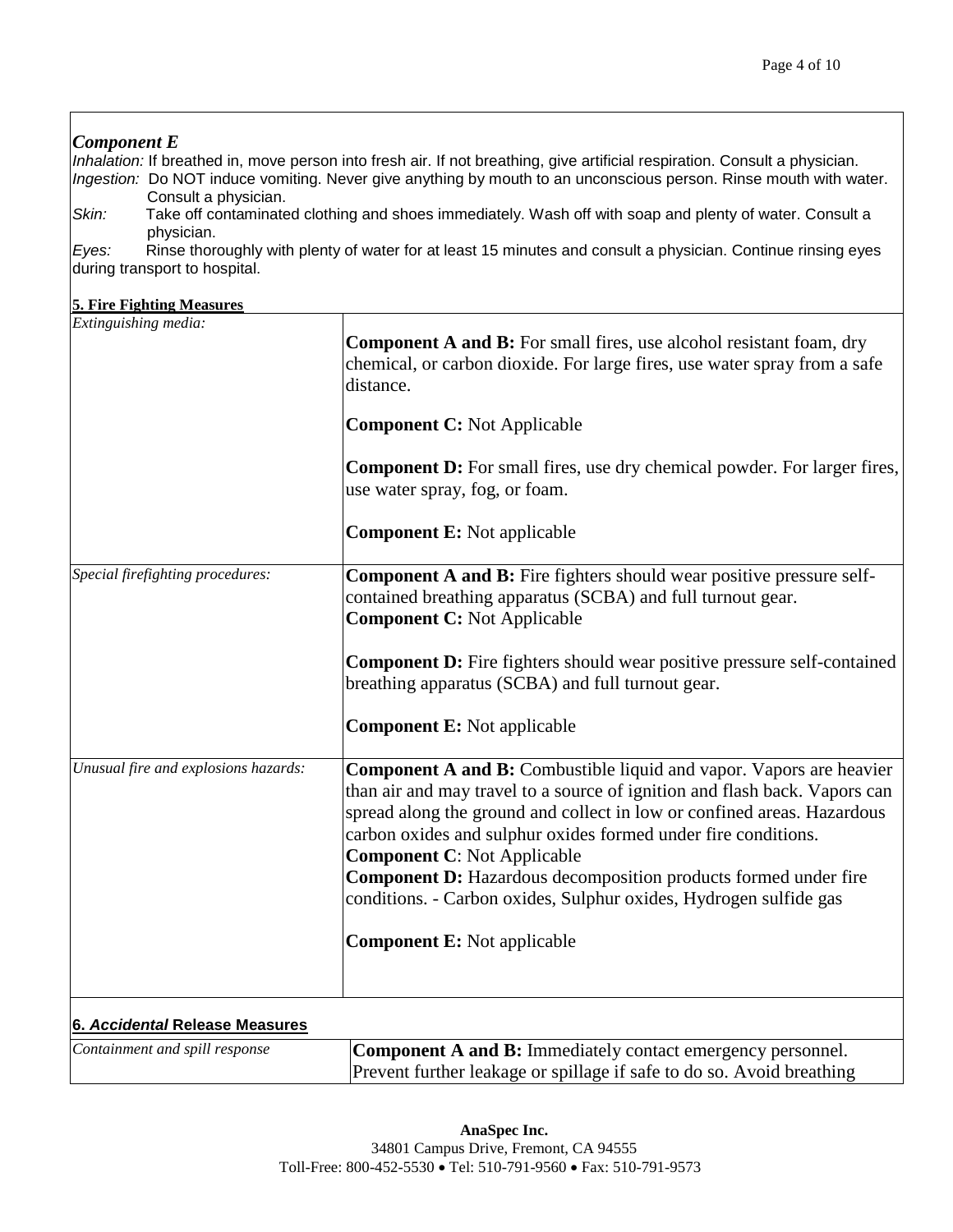|            | vapors or mist. Remove all sources of ignition and provide ventilation.<br>Collect with an electrically protected vacuum cleaner, by wet-brushing,<br>or by absorbing with vermiculite, sand or earth, and place in appropriate<br>container for disposal. Do not let material enter drains.<br><b>Component C and E:</b> Not Applicable<br><b>Component D:</b> Avoid dust formation. Avoid breathing vapors, mist or<br>gas. Ensure adequate ventilation. Evacuate personnel to safe areas.<br>Avoid breathing dust. Do not let product enter drains. Pick up and<br>arrange disposal without creating dust. Sweep up and shovel. Keep in<br>suitable, closed containers for disposal. |
|------------|-----------------------------------------------------------------------------------------------------------------------------------------------------------------------------------------------------------------------------------------------------------------------------------------------------------------------------------------------------------------------------------------------------------------------------------------------------------------------------------------------------------------------------------------------------------------------------------------------------------------------------------------------------------------------------------------|
| <b>PPE</b> | Use personal protective equipment                                                                                                                                                                                                                                                                                                                                                                                                                                                                                                                                                                                                                                                       |

#### **7 . Handling and Storage**

#### **Component A and B :**

*Handling:* Wash thoroughly after handling. Remove and wash any contaminated clothing. Keep container tightly closed and avoid contact with eyes, skin, and clothing. Use with adequate ventilation and avoid ingestion and inhalation. Keep away from heat and flame.

*Storage:* Store in a tightly closed container away from moisture, heat, and flame. Store away from incompatible substances. Storage under a nitrogen blanket has been recommended.

#### **Component C and E:** Not Applicable

# **Component D:**

*Handling:* Avoid contact with skin and eyes. Avoid formation of dust and aerosols. Provide appropriate exhaust ventilation at places where dust is formed.

*Storage:* Keep container tightly closed in a dry and well-ventilated place. Recommended storage temperature:  $2 - 8$  °C. Keep in a dry place.

# **8. Exposure Controls / Personal Protection**

| Engineering controls | <b>Component A and B:</b> Facilities storing and using this material should be equipped with<br>a safety shower and eyewash station. Adequate ventilation should also be present.<br><b>Component C and E:</b> Not Applicable<br><b>Component D:</b> Contains no substances with occupational exposure limit values.                                                                                                                                         |
|----------------------|--------------------------------------------------------------------------------------------------------------------------------------------------------------------------------------------------------------------------------------------------------------------------------------------------------------------------------------------------------------------------------------------------------------------------------------------------------------|
| PPE                  | Component A and B:<br><i>Respiratory System:</i> A respiratory protection program that meets OSHA's 29 CFR<br>1910.134 and ANSI Z88.2 requirements or European Standard EN 149 must be followed<br>whenever workplace conditions warrant respirator use.<br><i>Skin and Body:</i> Wear appropriate work uniform or laboratory coat to prevent skin<br>exposure.<br><i>Hands:</i> Use chemical resistant, impervious gloves. Appropriate techniques should be |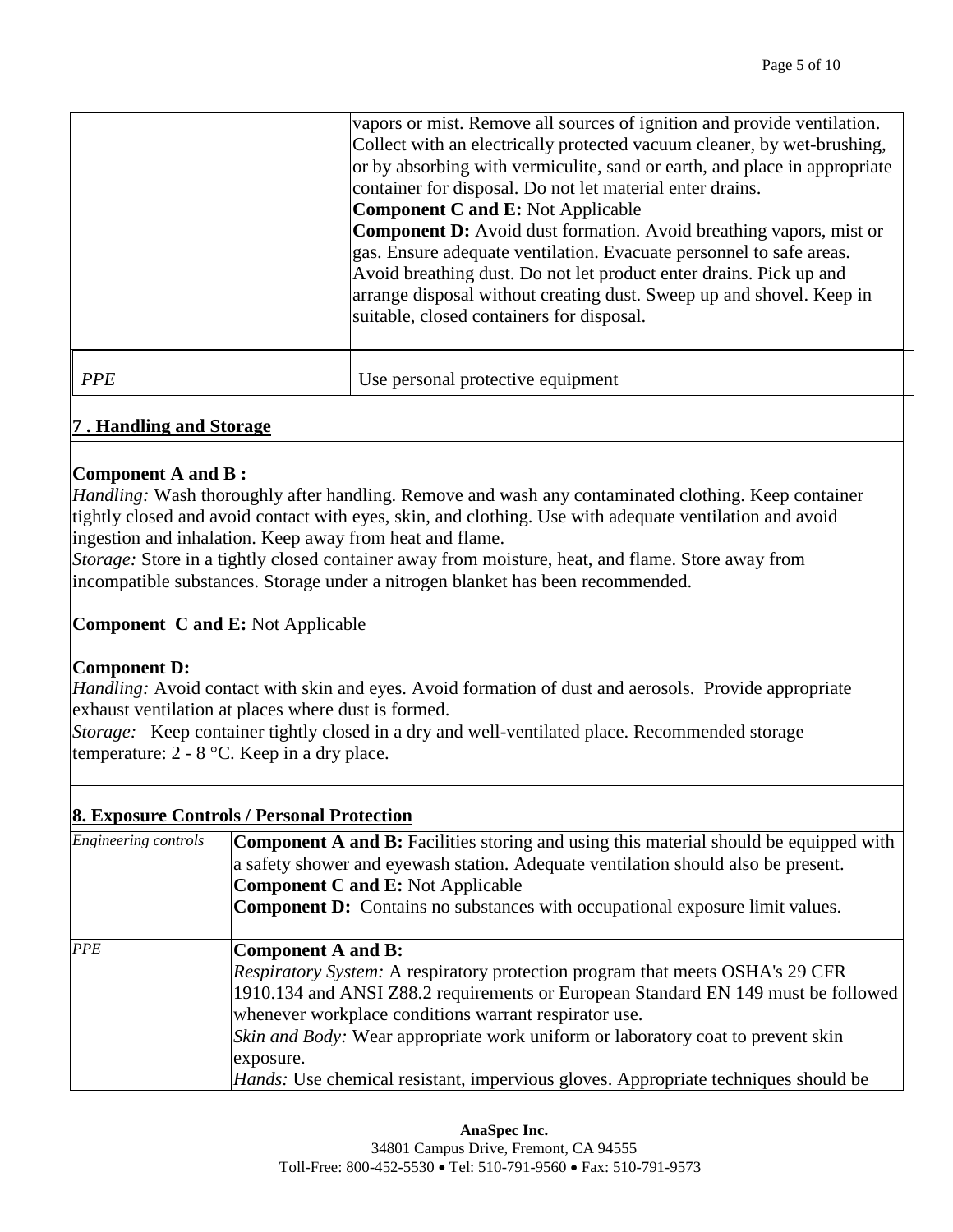|                                     | used to remove potentially contaminated gloves.                                                                                                                                                                                                                                                                                                          |
|-------------------------------------|----------------------------------------------------------------------------------------------------------------------------------------------------------------------------------------------------------------------------------------------------------------------------------------------------------------------------------------------------------|
|                                     | Eyes: Wear chemical splash goggles.                                                                                                                                                                                                                                                                                                                      |
|                                     | <b>Component C and E:Not Applicable</b>                                                                                                                                                                                                                                                                                                                  |
|                                     | <b>Component D:</b>                                                                                                                                                                                                                                                                                                                                      |
|                                     | Respiratory protection                                                                                                                                                                                                                                                                                                                                   |
|                                     | For nuisance exposures use type P95 (US) or type P1 (EU EN 143) particle respirator.<br>For higher-level protection use type OV/AG/P99 (US) or type ABEK-P2 (EU EN 143)<br>respirator cartridges. Use respirators and components tested and approved under<br>appropriate government standards such as NIOSH (US) or CEN (EU).<br><b>Hand protection</b> |
|                                     | Handle with gloves. Gloves must be inspected prior to use. Use proper glove removal<br>technique (without touching glove's outer surface) to avoid skin contact with this<br>product. Dispose of contaminated gloves after use in accordance with applicable laws<br>and good laboratory practices. Wash and dry hands.                                  |
|                                     | Skin and body protection<br>Complete suit protecting against chemicals; The type of protective equipment must be<br>selected according to the concentration and amount of the dangerous substance at the<br>specific workplace.<br>Eye protection                                                                                                        |
|                                     | Safety glasses with side-shields conforming to EN166 Use equipment for eye protection<br>tested and approved under appropriate government standards such as NIOSH (US) or EN<br>166(EU).                                                                                                                                                                 |
|                                     | Hygiene measures<br>Handle in accordance with good industrial hygiene and safety practice. Wash hands<br>before breaks and at the end of workday.                                                                                                                                                                                                        |
| 9. Physical and Chemical Properties |                                                                                                                                                                                                                                                                                                                                                          |

| <b>Physical State</b>               | Liquid              |  |
|-------------------------------------|---------------------|--|
| Odo                                 | Not determined      |  |
| Solubility in Water                 | Soluble             |  |
| Specific Gravity                    | Not determined      |  |
| pH                                  | Component C-7.5     |  |
|                                     | Component D - 4-6   |  |
|                                     | Component $E - 7.5$ |  |
| <b>Boiling Point</b>                | Not determined      |  |
| <b>Melting Point</b>                | Not determined      |  |
| <b>Flash Point</b>                  | Not determined      |  |
| Vapor Pressure:                     | Not determined      |  |
| Vapor Density:                      | Not determined      |  |
| <b>10. Stability and Reactivity</b> |                     |  |
| <b>Thermal Decomposition</b>        | Not applicable      |  |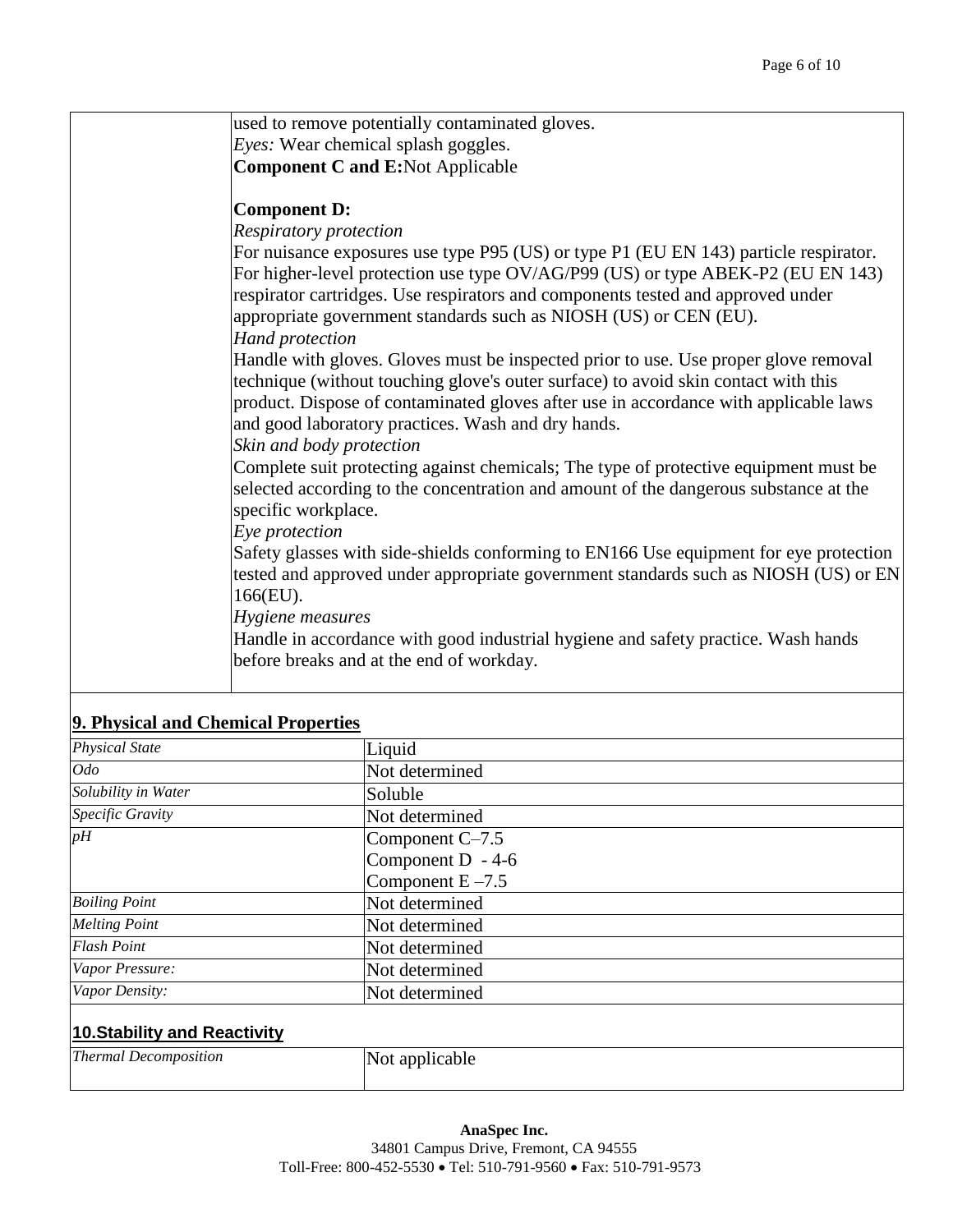| Dangerous Products of Decomposition       | Not Applicable                                                              |
|-------------------------------------------|-----------------------------------------------------------------------------|
| <b>Dangerous Reactions</b>                | Not Applicable                                                              |
| 11. Toxicological Information             |                                                                             |
| <b>RTECS Number</b>                       | Component A: PV6210000                                                      |
|                                           | Component B: PV6210000                                                      |
|                                           | Component C: N/A                                                            |
|                                           | Component D: EK1610000                                                      |
|                                           | Component E: N/A                                                            |
| Toxicity                                  | Component A and B contain DMSO.                                             |
|                                           | <b>For DMSO</b>                                                             |
|                                           | Oral LD50                                                                   |
|                                           | LD50 Oral - rat - 14,500 mg/kg                                              |
|                                           | Inhalation LC50                                                             |
|                                           | LC50 Inhalation - rat - 4 h - 40250 ppm                                     |
|                                           | Dermal LD50                                                                 |
|                                           | LD50 Dermal - rabbit - $> 5,000$ mg/kg                                      |
|                                           | For Component D                                                             |
|                                           | Oral LD50                                                                   |
|                                           | LD50 Oral - rat - $400 \text{ mg/kg}$                                       |
| <b>Health Hazards</b>                     | No data available                                                           |
| <b>Potential Hazards</b>                  | <b>Potential Health Effects</b>                                             |
|                                           | Component A, B, and D                                                       |
|                                           | Inhalation May be fatal if inhaled. May cause respiratory tract irritation. |
|                                           | Skin May cause skin irritation. May be fatal if absorbed through skin.      |
|                                           | Eyes May cause eye irritation.                                              |
|                                           | Ingestion May be fatal if swallowed.                                        |
|                                           | Target Organs Kidney, Nerves.                                               |
| Carcinogenicity:                          | No data available                                                           |
| OSHA Permissible Exposure Limit(PEL)      | No data available                                                           |
| Data                                      |                                                                             |
| <b>ACGIH Threshold Limit Values (TLV)</b> | No data available                                                           |
| 12. Ecological Information                |                                                                             |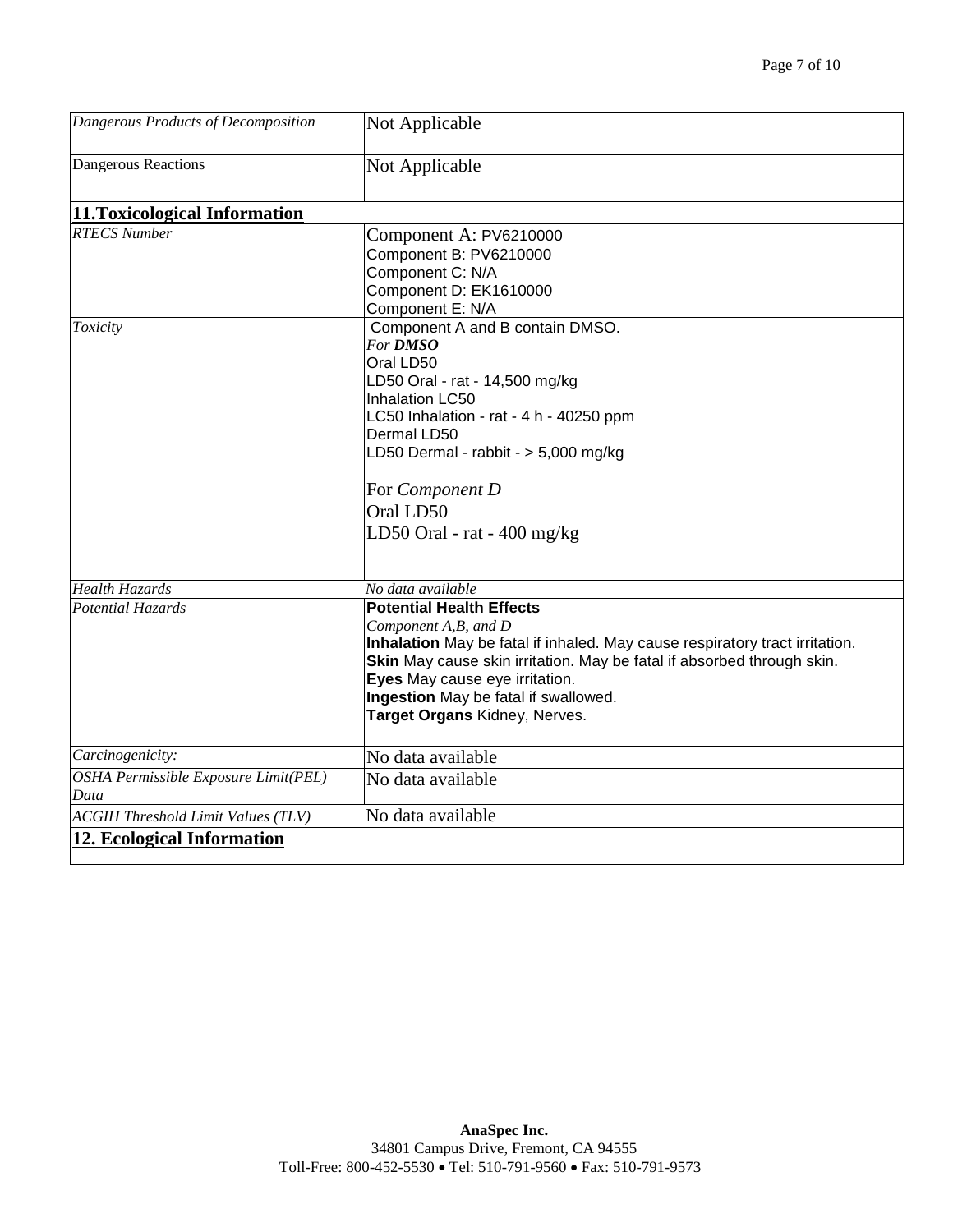For Dimethyl sulfoxide (DMSO) CAS-No. 67-68-5 (Component **A** and **B** contain DMSO) **Toxicity** Toxicity to fish LC50 - Pimephales promelas (fathead minnow) - 34,000 mg/l - 96 h LC50 - Oncorhynchus mykiss (rainbow trout) - 35,000 mg/l - 96 h Toxicity to daphnia and other aquatic invertebrates. EC50 - Daphnia pulex (Water flea) - 27,500 mg/l Toxicity to algae EC50 - Lepomis macrochirus (Bluegill) - > 400,000 mg/l - 96 h **Persistence and degradability** No data available **Bioaccumulative potential** No data available **Mobility in soil** No data available **PBT and vPvB assessment** No data available **Other adverse effects** No data available

For DL-Dithiothreitol, CAS-No 3483-12-3 (Component D) Toxicity to daphnia and other aquatic invertebrates LC50 - Daphnia magna (Water flea) - 27 mg/l - 48 h

#### **13. Disposal Considerations**

For Dimethyl sulfoxide (DMSO) CAS-No. 67-68-5 (Component A and B contain DMSO)

This combustible material may be burned in a chemical incinerator equipped with an afterburner and scrubber. Offer surplus and non-recyclable solutions to a licensed disposal company.

#### **Contaminated packaging**

Dispose of as unused product.

For DL-Dithiothreitol, CAS-No 3483-12-3 (Component D)

#### **Product**

Offer surplus and non-recyclable solutions to a licensed disposal company. Contact a licensed professional waste disposal service to dispose of this material. Dissolve or mix the material with a combustible solvent and burn in a chemical incinerator equipped with an afterburner and scrubber.

#### **Contaminated packaging**

Dispose of as unused product.

#### **14. Transport Information: IATA Excempted quantities labeling**

| <b>UN</b> Number             | N/A       |
|------------------------------|-----------|
| Hazard Class                 | <b>NA</b> |
| <b>Identification Number</b> | N/A       |
| Packing Group                | N/A       |
| Proper Shipping Name (DOT)   | N/A       |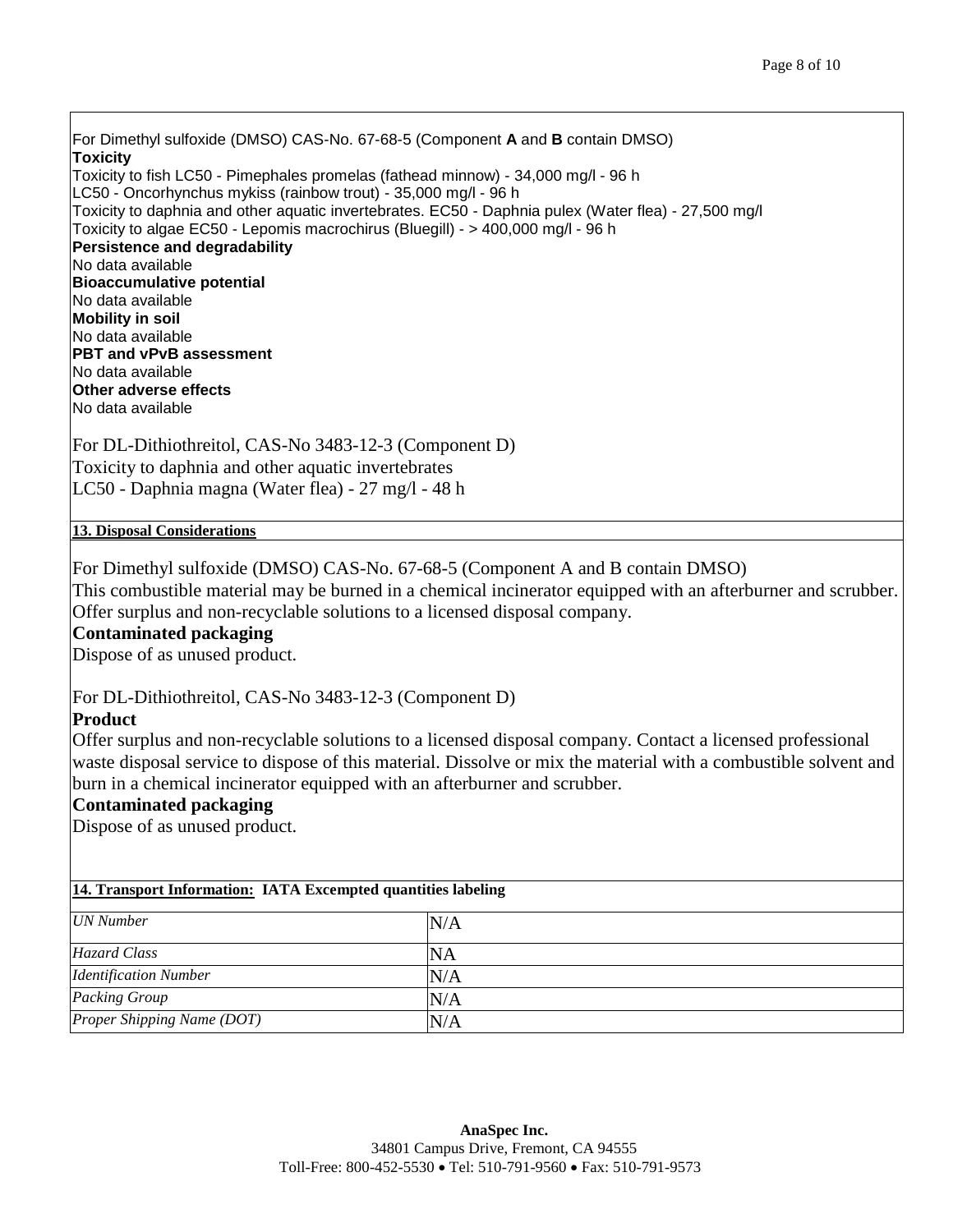| 5. Regulatory information                                                            |                                                                                                                                                                                                                                                                                                                                                                                                                                                                                                                                                                                                                       |  |  |  |  |
|--------------------------------------------------------------------------------------|-----------------------------------------------------------------------------------------------------------------------------------------------------------------------------------------------------------------------------------------------------------------------------------------------------------------------------------------------------------------------------------------------------------------------------------------------------------------------------------------------------------------------------------------------------------------------------------------------------------------------|--|--|--|--|
| California Proposition 65:                                                           | N/A                                                                                                                                                                                                                                                                                                                                                                                                                                                                                                                                                                                                                   |  |  |  |  |
| US TSCA (Toxic Substance Control Act):                                               | Component A:Listed<br>Component B: Listed<br>Component C: Not Listed<br>Component D: Listed<br>Component E:Not Listed                                                                                                                                                                                                                                                                                                                                                                                                                                                                                                 |  |  |  |  |
| US CERCLA (Comprehensive Environmental Response,<br>Compensation, and Liability Act: | Component A: 261.33 8(d).<br>Component <b>B</b> : 261.33 8(d).<br>Component C: Not listed<br>Component <b>D</b> : Listed<br>Component E: Not listed                                                                                                                                                                                                                                                                                                                                                                                                                                                                   |  |  |  |  |
| <b>US SARA Title III</b>                                                             | Component A<br>SARA 302 components: N/A<br>SARA 313 components: N/A<br>SARA 311/312 Hazards: Fire Hazard, Chronic Health Hazard<br>Component B<br>SARA 302 components: N/A<br>SARA 313 components: N/A<br>SARA 311/312 Hazards: Fire Hazard, Chronic Health Hazard<br>Component C<br>SARA 302 components: N/A<br>SARA 313 components: N/A<br>SARA 311/312 Hazards: N/A<br>Component D<br>SARA 302 components: N/A<br>SARA 313 components: N/A, Chronic Health Hazard<br>SARA 311/312 Hazards: Acute Health Hazard<br>Component E<br>SARA 302 components: N/A<br>SARA 313 components: N/A<br>SARA 311/312 Hazards: N/A |  |  |  |  |
| US Clean Air Act:                                                                    | Component $A, B, C, D, E$<br>Listed under Hazardous Air Pollutants: Not listed<br>Listed under Class 1 Ozone Depletors: Not listed<br>Listed under Class 2 Ozone Depletors: Not listed                                                                                                                                                                                                                                                                                                                                                                                                                                |  |  |  |  |
| <b>US Clean Water Act:</b>                                                           | Components A, B, C, D, E<br>Listed under "Hazardous Substances": Not listed<br>Listed under "Priority Pollutants": Not listed<br>Listed under "Toxic Pollutants": Not listed                                                                                                                                                                                                                                                                                                                                                                                                                                          |  |  |  |  |
|                                                                                      |                                                                                                                                                                                                                                                                                                                                                                                                                                                                                                                                                                                                                       |  |  |  |  |